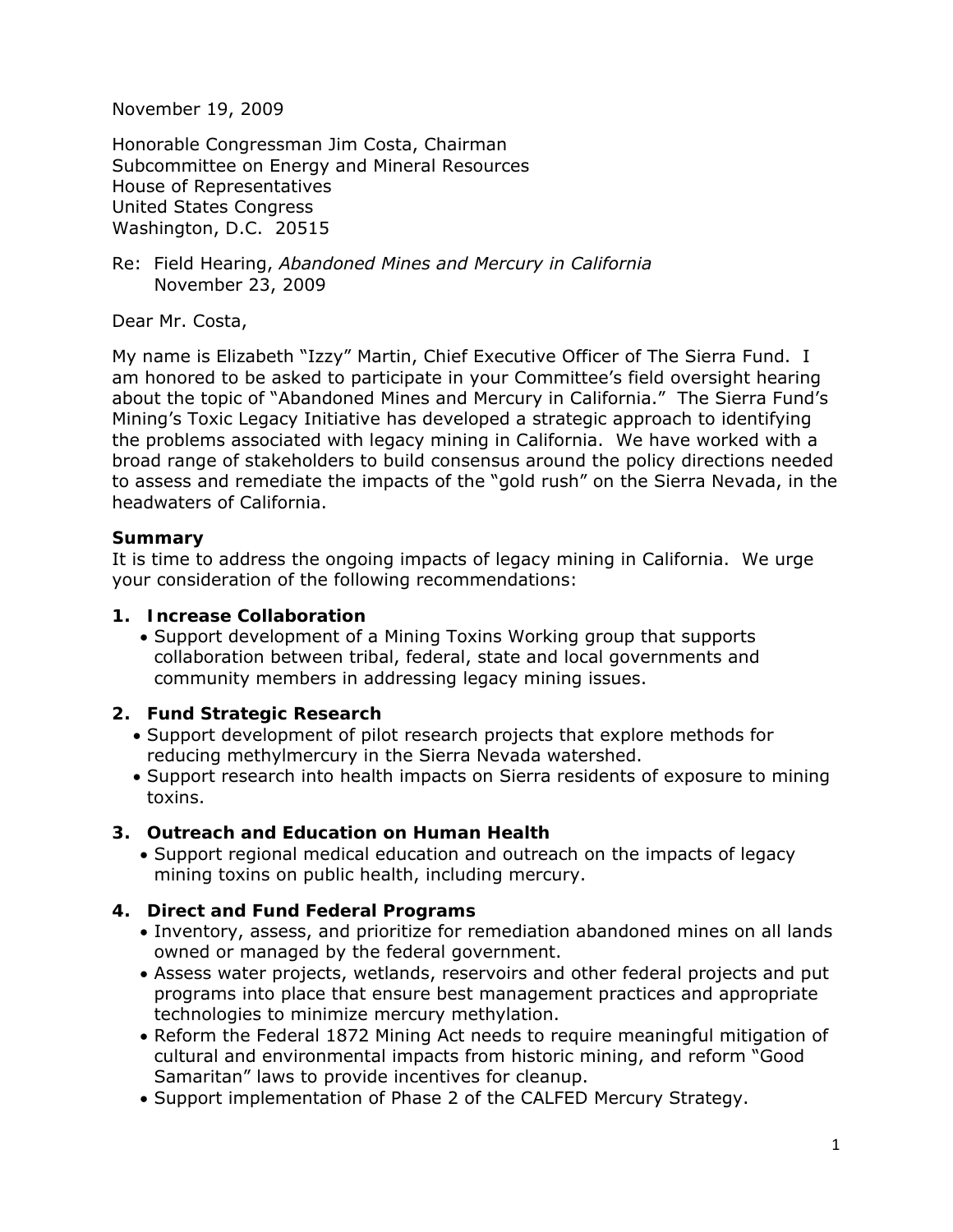#### **The Sierra Fund's Mining's Initiative**

The Sierra Fund's Mining's Toxic Legacy Initiative is rooted in our mission *"to increase and organize public and private investment in the people and places of the Sierra Nevada."* Launched in 2006, this Initiative focuses on the impacts of historical gold mining activities. Working with partners from state, federal, and tribal governments as well as from the academic, health, and environmental communities, The Sierra Fund's report "Mining's Toxic Legacy," published in 2008, is the first comprehensive evaluation of what happened during the Gold Rush, including: the cultural, health, and environmental impacts of this era; the obstacles in the way of addressing these impacts; and a strategic plan for taking action on the longest neglected environmental problem in the Golden State of California.

### **Mining in the Sierra Nevada**

The Gold Rush changed California demographics as indigenous people were dislocated and mining towns appeared and disappeared across the Sierra Nevada range. A less recognized consequence of the Gold Rush was the massive environmental destruction that took place, which plagues the Sierra to this day. Ever since gold was discovered in the Sierra Nevada in 1848, mining activities to extract gold, copper, asbestos, lead and other minerals from California's rich deposits have had an impact on the state's human and environmental health.

While it has slowed down dramatically since the days of the Gold Rush, mining has left a lasting legacy of toxic contamination that threatens the health of humans and wildlife throughout California: in the rural areas of the Sierra where gold mining occurred; in the coastal mountain ranges where mercury was mined; and in downstream communities whose water comes from the rivers and streams of the mined region. Rebecca Solnit illustrates the magnitude of this impact in her article "Winged Mercury and the Golden Calf" (Orion Magazine, September 2006)

*The California Gold Rush clawed out of the foothills of the Sierra Nevada considerable gold—93 tons or 2.7 million troy ounces in the peak year of 1853 alone... In the course of doing so, everything in the region and much downstream was ravaged. Wildlife was decimated. Trees were cut down to burn for domestic and industrial purposes and to build the huge mining infrastructure that was firmly in place by the 1870s. ...The earth was dug into desolation and later hosed out so that some landscapes—notably the Malakoff Diggins and San Juan Ridge near Nevada City—are still erosive badlands of mostly bare earth.* 

*But most of all, the streams and rivers were devastated. The myriad waterways of the Sierra Nevada were turned into so much plumbing, to be detoured, dammed, redirected into sluices high above the landscape, filled with debris and toxins. Water as an industrial agent was paramount, and water as a source of life for fish, riparian creatures, downstream drinkers, farmers, and future generations was ignored.*

**Environmental Impacts:** The Sierra Nevada is the headwaters for more than 60% of the developed drinking water for the state of California. Using placer, hard rock, and hydraulic mining techniques, millions of ounces of gold were extracted from the Sierra Nevada "Mother Lode" during the 19th century. Mercury, arsenic,

Elizabeth "Izzy" Martin, The Sierra Fund, "Mining's Toxic Legacy" **1998** 2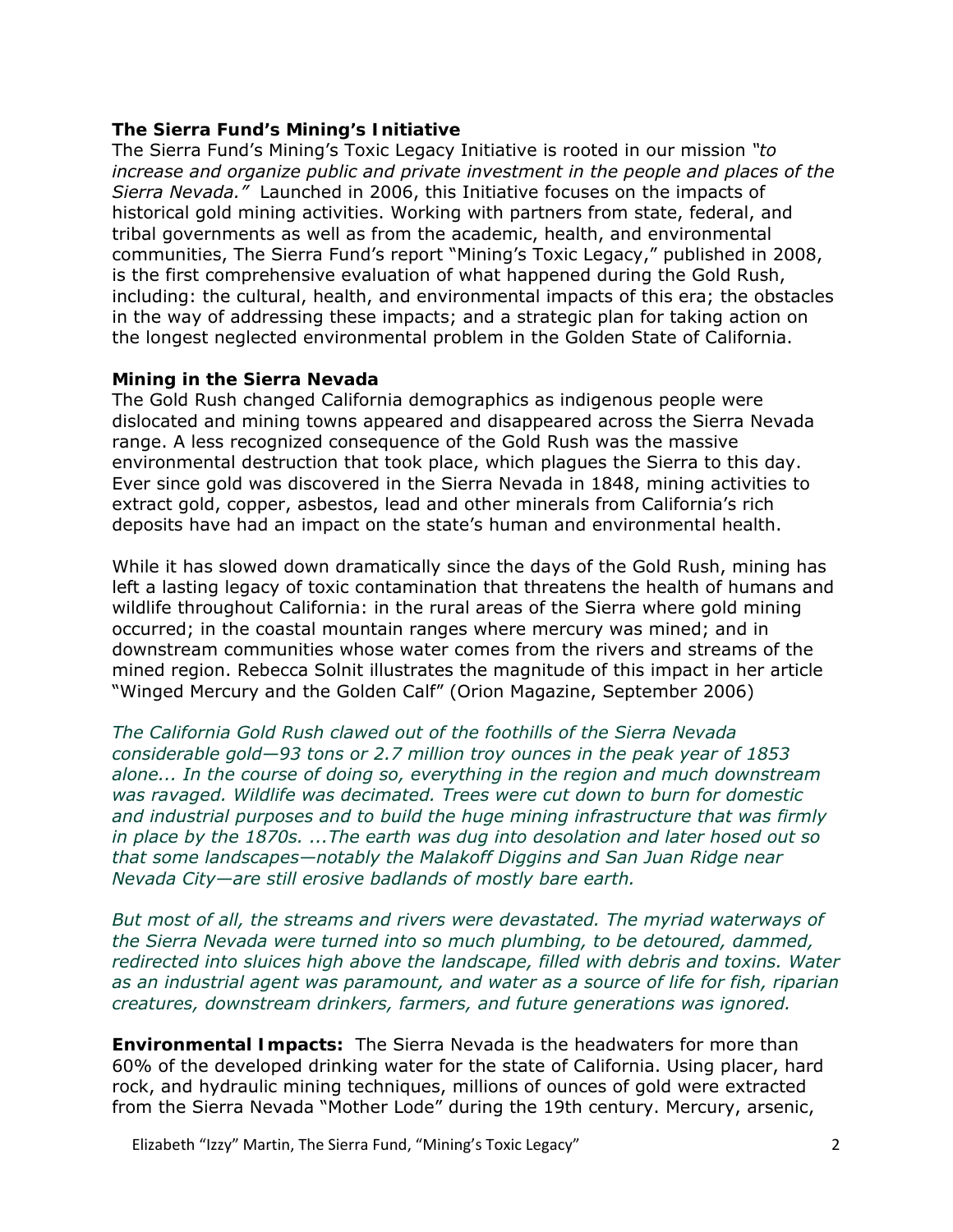lead, acid mine drainage, and other kinds of contamination left behind from mining threaten the water, plants, and people of the entire state.

According to the most recent state estimate, there are 47,000 abandoned mines in California. Abandoned mines have left behind toxic pits and acid mine drainage. Naturally occurring minerals including arsenic, lead, chromium and asbestos were disturbed, crushed, and distributed throughout the region as gravel for road construction. Much of the land impacted by these activities is now publicly owned by the federal government.

Mining practices used substantial amounts of mercury, millions of gallons of which still pollute the Sierra landscape. Mercury was mined in the coast range, and brought to the Sierra Nevada in the form of "quicksilver" specifically for use in gold mining. Gold was extracted through a process that mixed elemental mercury with mined gravel, and mercury has since been found in nearly every stream in Sierra gold country. Mercury also occurs in mill tailings along with other heavy metals.

This mercury is routinely reactivated into the water through development, resource extraction and human activity, and reaches dangerously high concentrations in fish caught in the San Francisco Bay-Delta region and in low-elevation Sierra reservoirs and streams (C.N. Alpers et al, "Mercury Contamination from Historical Gold Mining in California," USGS Fact Sheet 2005-3014, April 2005.) Although the presence of mercury in the Bay and Delta is a significant issue, the impact of exposure on Sierra watersheds is currently unknown, for lack of studies. This year, the Lakes Report from the State Water Resources Control Board Surface Water Ambient Monitoring Program, published May 2009, found mercury to be the most commonly found contaminant of fish in the state's lakes.

**Health impacts:** Since most towns in the Sierra Nevada were founded around productive mine workings, downtown areas, parks, and school sites contain mine waste. Common mining toxins such as mercury, arsenic, lead and asbestos are known to cause severe human health problems with continued exposure.

*Mercury* is a neurotoxin that accumulates over time in the flesh of fish and the humans and wildlife that eat them. Mercury contamination of fish has caused the State to issue warnings about fish consumption in Sierra water bodies that have been tested. There have been few studies of the impact of eating mercurycontaminated fish from this region, but recent research suggests the presence of observable health impacts in those who eat a lot of fish.

*Arsenic, lead and asbestos,* naturally occurring in toxic materials crushed during the Gold Rush and left in massive tailings piles, have been found in dangerously high levels throughout the region and can be inhaled as dust particles when working or recreating in these areas. Exposure to arsenic, asbestos and lead in dust from crushed mine waste is a significant and largely unknown hazard for people living in the Sierra. Inhalation of dust is the primary way residents are exposed to toxins in the mine waste. Sensitive populations include people who work and recreate outdoors, especially young children.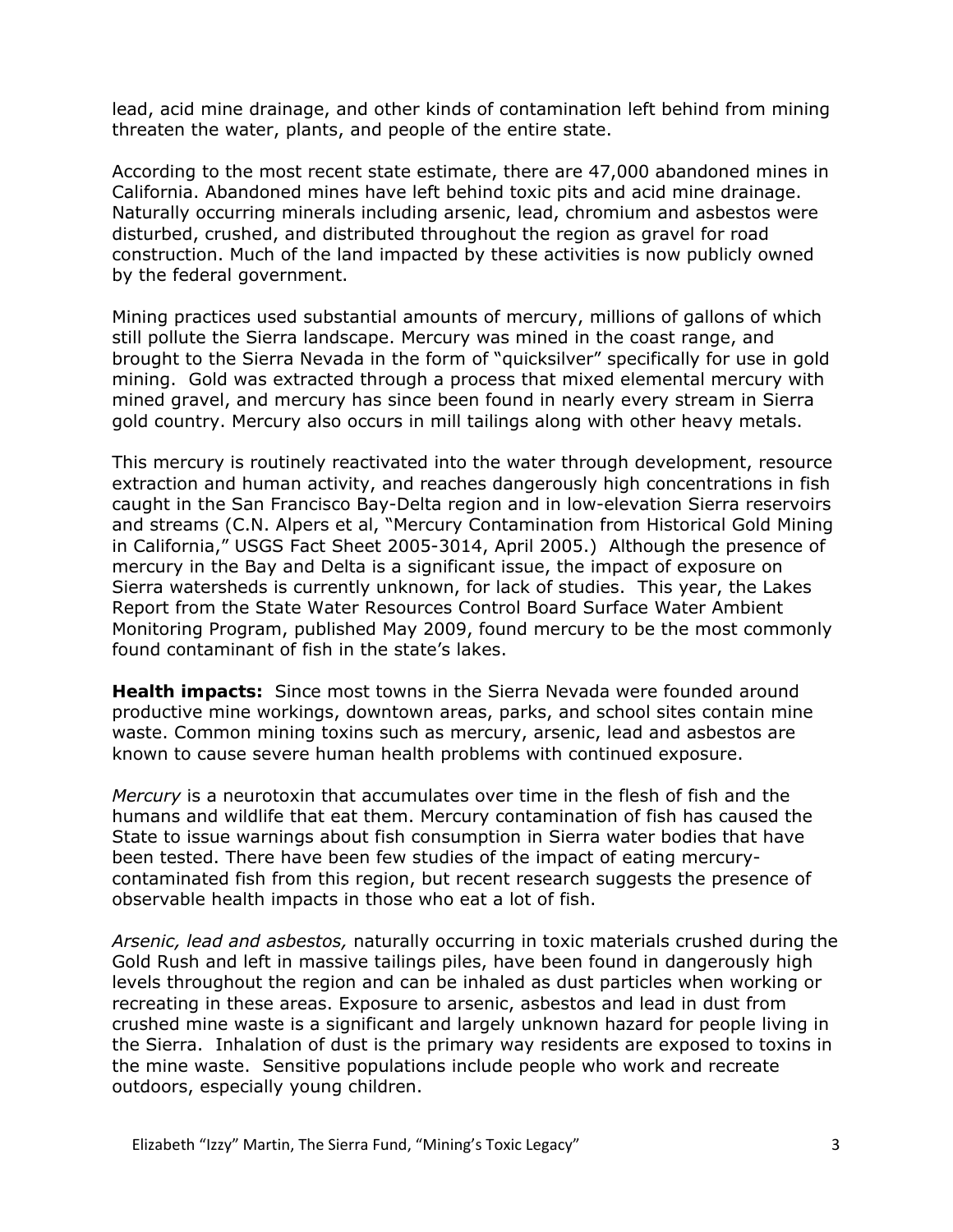Despite the extensive evidence of potential exposure to these many toxins, human health studies have never been conducted in the Sierra Nevada to learn if there are health impacts resulting from this exposure. A survey of thirteen health clinics throughout the Gold Country documented that none of these clinics currently collect environmental health histories from their patients or provide information about mercury contamination of fish as part of their maternal health program, even though many serve areas where there are recently adopted advisories to limit fish consumption.

**Cultural Impacts:** The Gold Rush devastated the Native Peoples in the region. Forced relocation, disease, and outright murder shattered their villages and tribes. Toxic materials that remain from this era sever Native Californians from their traditional ceremonial activities such as fishing and collection of ceremonial plants, perpetuating the devastation begun over a century ago.

#### **Obstacles to Solving the Problems**

A patchwork of government agencies and regulations on the local, state, and federal levels relate to mining toxin problems on both public and private property.

The government is the largest landowner in the Sierra Nevada, and many of the lands affected are owned by public agencies, however, the state and federal governments have not established a clear and consistent plan for assessing and addressing the many problems associated with the impact of gold mining on public land. Public land managers such as regional Forest Service offices and BLM field offices are faced with costly environmental cleanup actions on severely limited budgets. Meanwhile, there are no incentives for voluntary private lands cleanup, and regulations regarding cleanup are not always consistent or understandable.

There are some specific challenges that need to be better understood:

*●* Mercury contamination behind federally owned on-stream impoundments in mining regions, such the Shasta Dam (Bureau of Reclamation, Central Valley Project) and Englebright Dam (Army Corps of Engineers), requires thoughtfully designed reservoir management practices to decrease methylation, mercury mobility, and reactivity. Accumulation of sediment contaminated with mercury behind some reservoirs requires dredging out this excess material to maintain water storage capacity. Dangers associated with this procedure include resuspending and re-mobilizing toxins, and increasing mercury methylation.

● Flooding wetlands with mercury contaminated water can have a dramatic impact on mercury methylation. The design, construction, and management of wetlands to reduce methylation needs to be studied.

*●* Mine tailings and materials left over from dredging are not tested for arsenic or other heavy metals before being sold for aggregate. Though many of the materials dredged from reservoirs or left over from mining are known to be contaminated, the use of local aggregate fill is not effectively regulated for arsenic, mercury and other contaminants.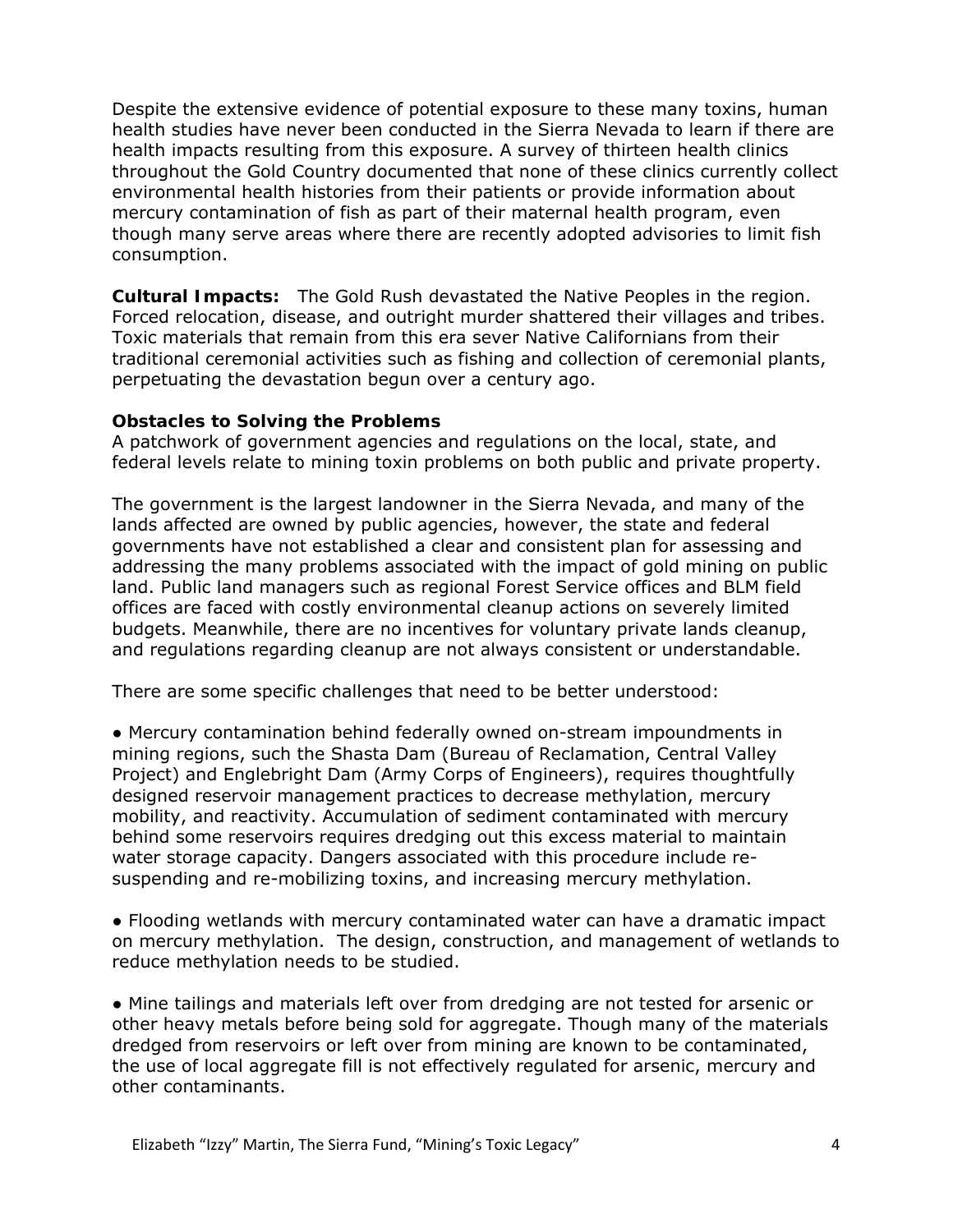#### **Recommendations for Action**

A strategic alignment among indigenous tribes, scientists, local landowners, businesses, government representatives, philanthropic, health and conservation organizations, and the community in the Sierra Nevada, based on mutual need and desire to find solutions, is the key to solving this vast problem. The Sierra Fund is calling for a new, strategic investment in research, education, and cleanup. State, federal, business and private philanthropic funding must be directed to the Sierra Nevada mining problem over the next several decades.

The Initiative's Gold Ribbon Panel of tribal leaders, watershed scientists, medical professionals, and community members has identified four activities to begin to address mining toxin issues (see list, attached). Effective implementation of these recommendations requires new institutional relationships and funding. Our Gold Ribbon Panel recommended the following objectives:

### **1. Increase Collaboration**

Improving collaboration among key governmental, academic, and medical institutions to stimulate the implementation of this Initiative is crucial.

*Action Recommended:* Support formation of a Mining Toxins Working Group including researchers: at the University of California and California State University; state and federal government land managers, regulators and scientists; tribal and local government; community leaders and others to ensure effective information exchange on these issues.

**2. Fund Strategic Research:** More information is needed on a number of issues in order to inform policy and develop best practices.

*Actions Recommended:* The federal government should develop grant programs to fund scientific inquiry by government, university and non-profit organizations, into the following topics:

- 1. To identify the most effective methods for assessing and cleaning up the pollution distributed throughout the region, including better deployment of existing technologies and development of new technologies and best management practices. This should include development of pilot research projects that explore methods for reducing methylmercury in the Sierra Nevada watershed, such as the project proposed by the Nevada Irrigation District to test new technology for removal of legacy "quicksilver" mercury from on-stream impoundments in the region. Pilot projects that include careful monitoring of wetlands restoration are needed to learn about what works on the ground.
- 2. To study exposure and the human health impacts resulting from exposure to mining toxins and naturally occurring toxic minerals disturbed during the Gold Rush. There needs to be a much better understanding of what, if any, epidemiological impacts this exposure is having on the residents of the Gold Country. Community monitoring of mining toxins using high-quality scientific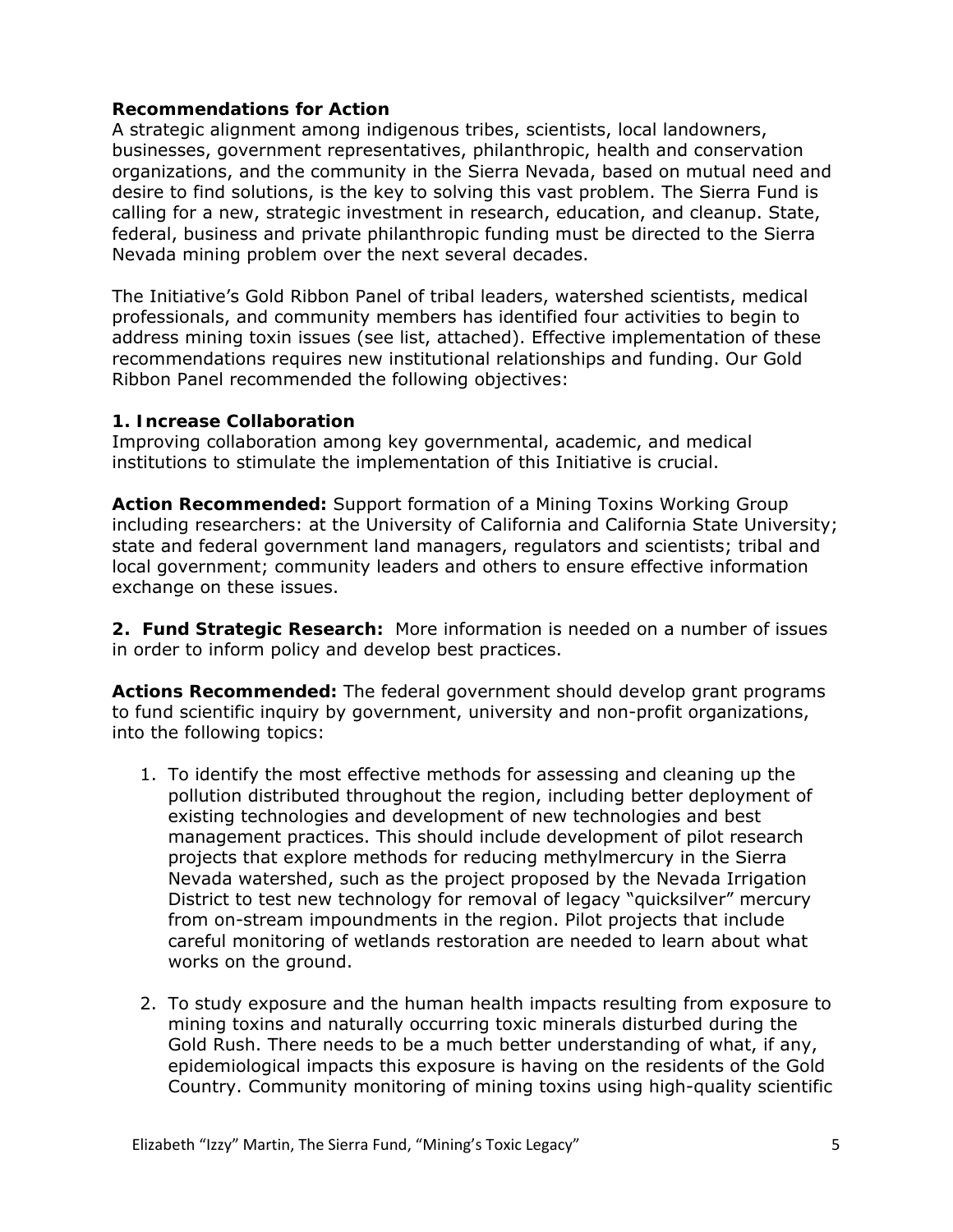tools needs to be supported. The public needs access to all testing data in order to effectively participate in decisions about mine remediation.

## **3. Improve Outreach and Education on Human Health**

Awareness of the potential human health hazards associated with mining toxins needs to be increased dramatically.

*Action Recommended:* The federal government needs to improve regional medical education and outreach on the impacts of legacy mining toxins on public health, including mercury.

# **4. Reform, Enforce and Fund Government Programs**

The complexity of the mining toxin problem requires evaluation of scientific information and policy solutions among a number of agencies. The federal government should assess their publicly owned land for mining toxins and develop plans to clean up or contain these wastes from contaminating the land and water of the state. Additional funding is critically needed to clean up legacy mining contamination.

Solutions to the obstacles to cleanup of private lands must be developed and funding mechanisms for these identified. Legal mechanisms need to be explored to look for ways for downstream urban users to help pay for cleanup upstream in the Gold Country.

### *Actions Recommended:* The following steps need to begin immediately:

- 1. Inventory, assess, and prioritize for remediation abandoned mines on all federally owned assets including those managed by the US Forest Service and Bureau of Land management. Funding for remediation in the area needs to be increased. Hazardous materials recovered from cleanups need to be carefully disposed. This process needs to work closely with stakeholders to ensure cultural sensitivity and community engagement.
- 2. Assess water projects, wetlands, reservoirs and other projects of the Bureau of Reclamation, Army Crops of Engineers and other federal agencies, and put programs in place that ensure best management practices and appropriate technologies that address mercury methylation concerns.
- 3. The Federal 1872 Mining Act needs to be reformed to require meaningful mitigation of cultural and environmental impacts from historic mining. Good Samaritan laws must be reformed to provide incentives for private land cleanup.
- 4. Support implementation of Phase 2 of the CALFED Mercury Strategy. The CALFED Mercury Strategy Phase I provided useful information, but the strategy has yet to be fully implemented. Follow-up is needed, including convening another panel of experts to revisit the Strategy, and to take a look at scientific and policy lessons learned.